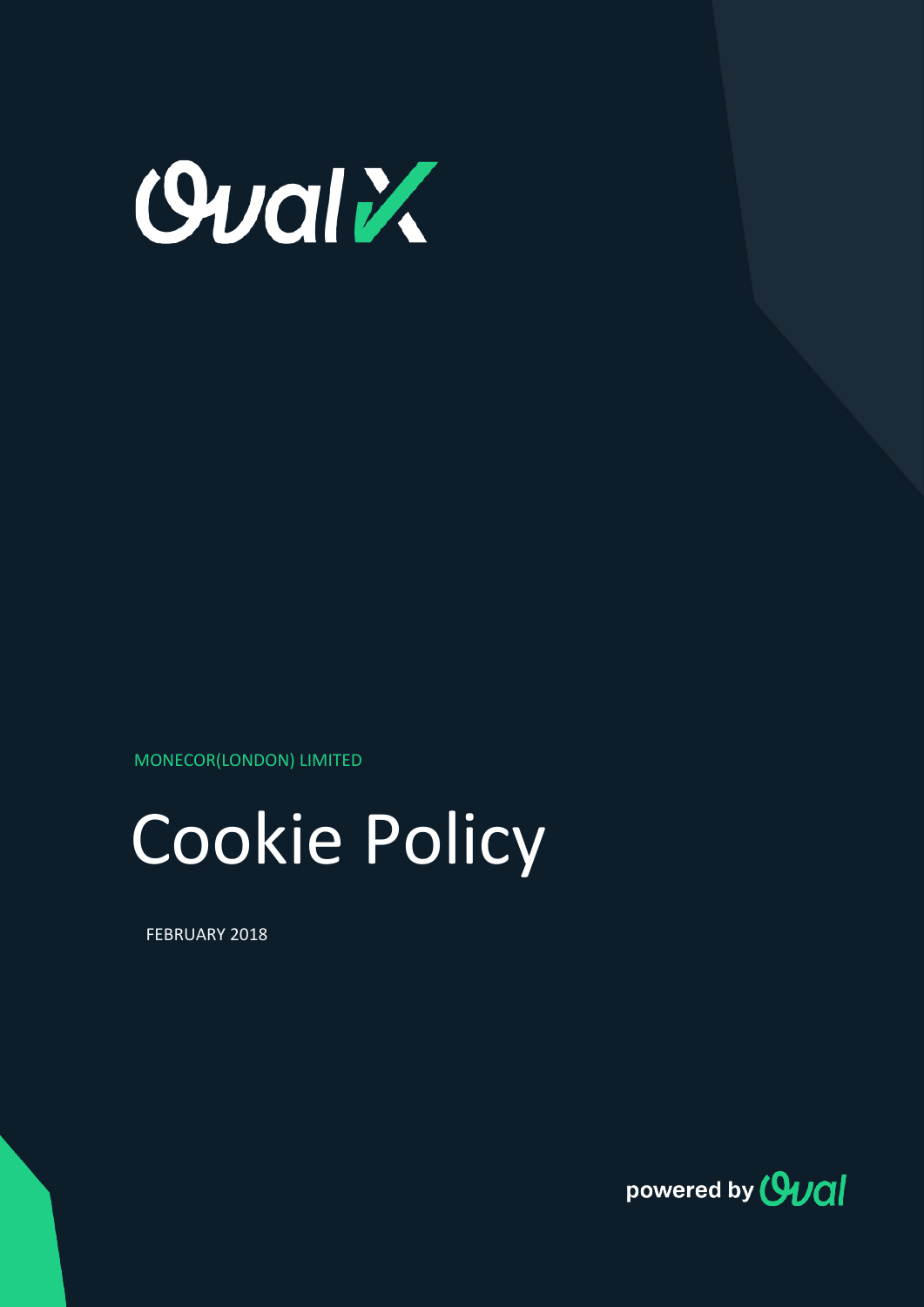## Cookie Policy



## **1. What are cookies?**

Cookies are small pieces of text stored on your computer when you visit a website. Cookies do not harm your computer or device. OvalX does not store any identifiable personal information within cookies such as credit card or bank details. We use the information gathered by cookies to optimise our website and improve your experience by tailoring this website and our advertising to your preferences. 1

Almost every site on the internet uses cookies and their functions include:

- verifying your identity for security purposes
- determining the type of browser and settings you are using
- allowing site owners and third-party advertisers to tailor content to your preferences

You can always manage your cookies by changing your settings within the web browser you are using to visit our site.

If you wish to know more about cookies please consult the help menu on your web browser or visit independent information providers such as **[www.allaboutcookies.org](http://www.allaboutcookies.org/)**. If you have any questions regarding our privacy or security measures, please email **customerservice@ovalx.com**

## **2. OvalX's cookie policy**

We respect your privacy and have therefore outlined all the information you need to know about our use of cookies below.



<sup>1</sup> Rebranded (from ETX to OvalX), effective from May 2022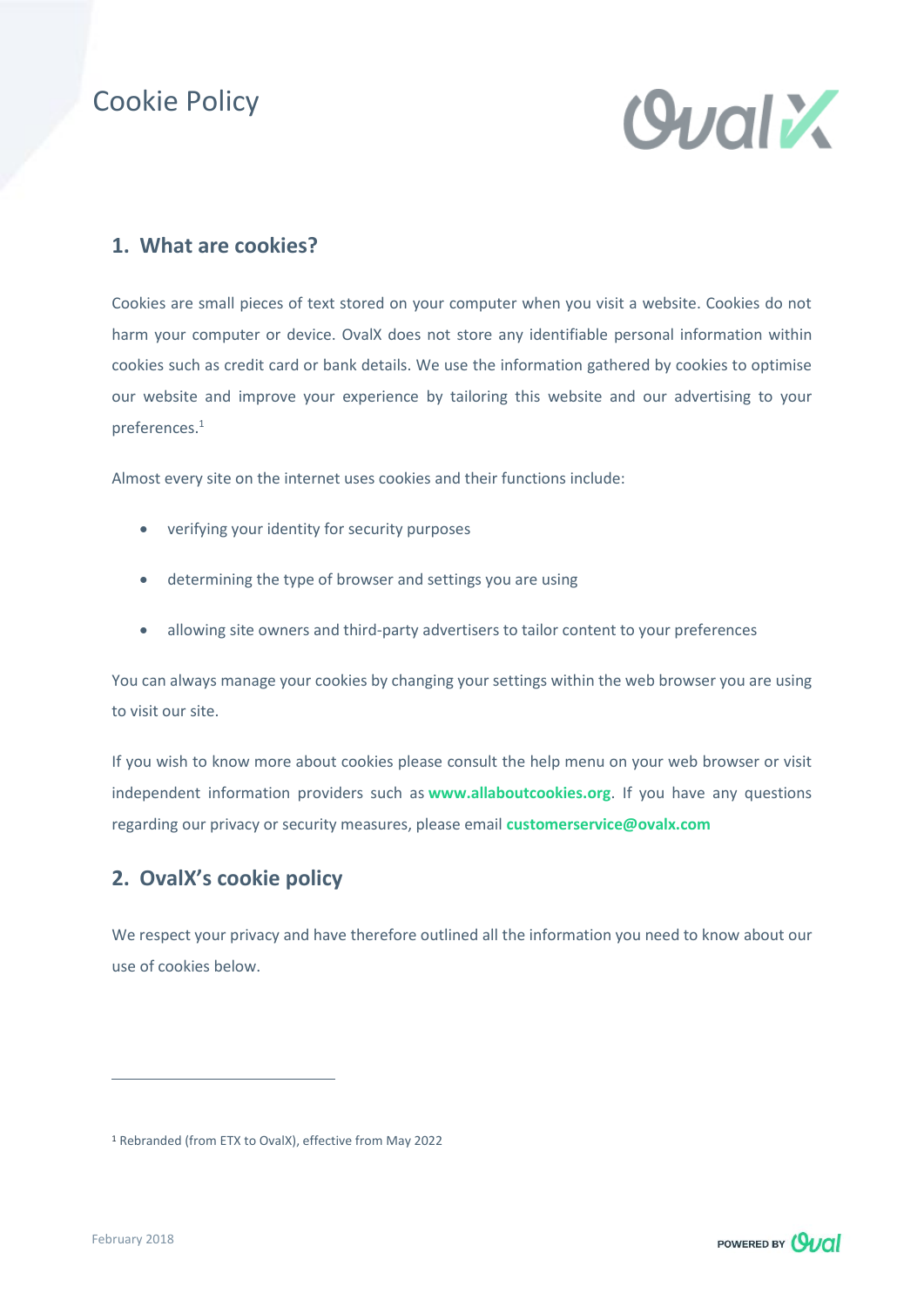## Cookie Policy



**Essential cookies** are used for the vital functions of our website and trading platform. OvalX's functional cookies are used to provide a consistent user session across our sites and adapt our platform content based on your previous interaction. If you decide to disable them, it will restrict your access to the trading platform or other important parts of the website.

**Behavioural and analytical cookies** help us provide you with an improved, more tailored service, such as personalised site content to match your preferences and past behaviour or remember your saved settings.

| <b>Type of Cookie</b>   | <b>Function</b>                                  |
|-------------------------|--------------------------------------------------|
| <b>Google Analytics</b> | Track users through the site                     |
| Crazy Egg               | Track the behaviour of site visitors anonymously |

**Marketing cookies** enable you to see more relevant online content and adverts which are more personalised around your interests, as indicated by your activity on our website.

| <b>Type of Cookie</b> | <b>Function</b>                                                          |
|-----------------------|--------------------------------------------------------------------------|
| <b>DoubleClick</b>    | Enable visitor analysis. Serve user-tailored<br>ads in pre-set locations |
| Google AdWords        | Provide tailored ads according to on-site<br>user behaviour              |